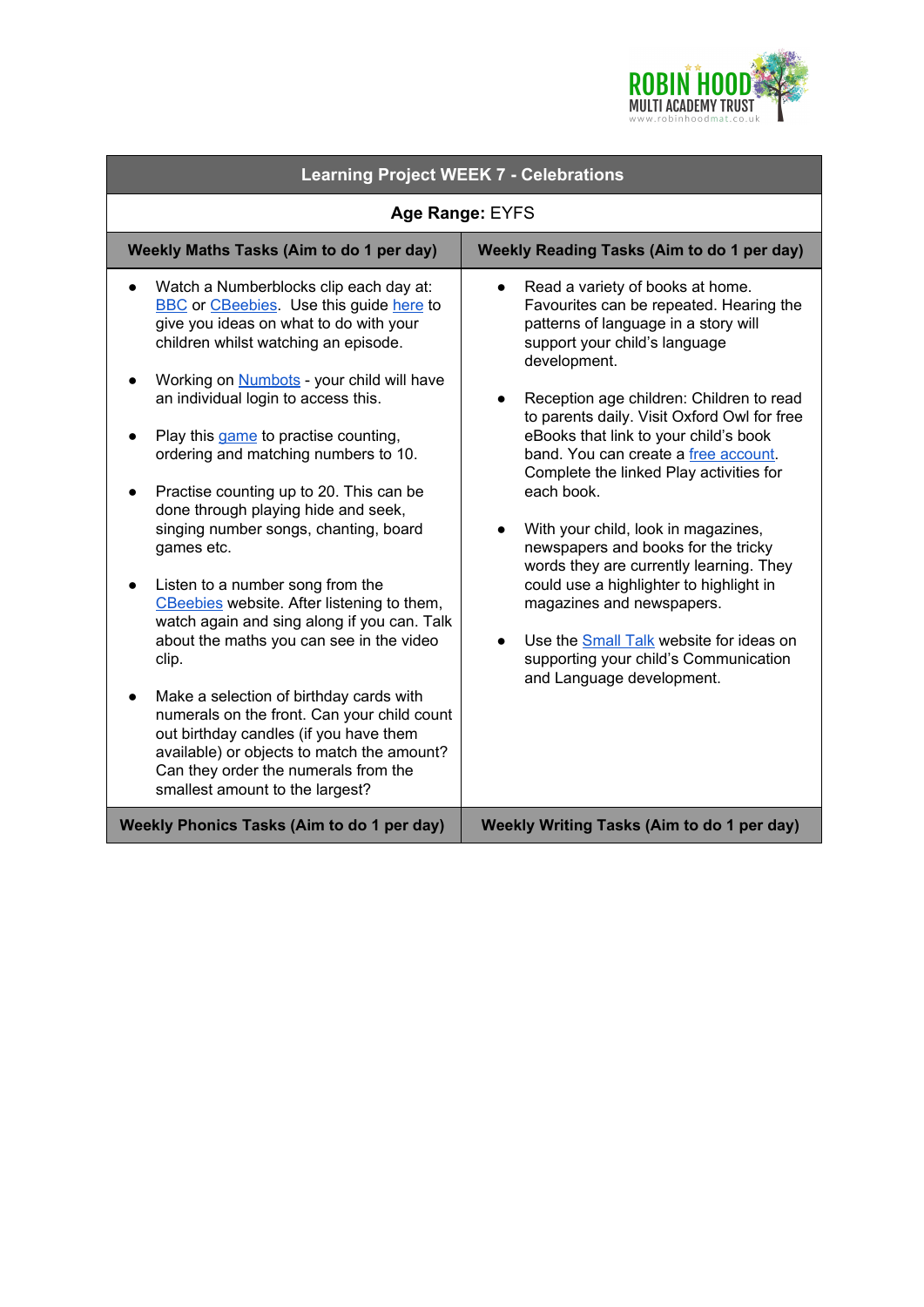- **Sing Nursery Rhymes and songs** together. Add in actions and change the words. Can children think of different rhyming words to add in? Repeat old favourites and learn new rhymes. You can find an A-Z of Nursery [Rhymes.](https://allnurseryrhymes.com/)
- Daily phonics Practice the sounds your child is working on and blend words. This can be oral blending (e.g. spoken out loud c-a-t) or written if appropriate. [Interactive](https://www.phonicsplay.co.uk/) games.
- Watch a video of a [fireworks](https://www.youtube.com/watch?v=gb_ihBSH4C4) display. Can your child explore using instruments (if available) or household objects e.g. pots and pans to make their own imitation of firework sounds.
- Learn the song 'On [Bonfire](https://stevegrocott.bandcamp.com/track/the-firework-song) Night' and encourage your child to make marks to represent the sounds in the song e.g. whiz, whiz could be a swirling pattern.
- Practice name writing. Can they write their first name? Middle name? Surname?
- Practice forming the letters of the alphabet. Follow your school's script.
- Ask your child to write out the tricky words they are working on at the moment on pieces of paper and turn them into a pairs game.
- Create a card for a celebration of your choice. Can your child use their phonics knowledge to write a message for the person they would like to give it to?
- Ask your child to draw a picture of a celebration they have taken part in. Encourage them to use their phonics knowledge to write about their memory of that day.

## **Learning Project - to be done throughout the week**

**This project this week aims to provide opportunities for your child to learn more about celebrations. Learning may focus and different types of celebrations that take place and who may celebrate them. It could look at how people celebrate different events differently in other parts of the world.**

- **● Family Photographs-**
	- Look over a selection of photographs of family celebrations and discuss with your child: what the celebration was about, who attended, what you did to celebrate, when it took place, whether it is an event that happens each year. Can your child remember the event taking place? What do they remember of it?
- **● Plan a family celebration-**
	- Decide on a family celebration for the week. This could be a family indoor picnic, meal, dance etc. Ask your child to write invitations to family members to the party.
	- Create homemade decorations using coloured paper (If you do not have coloured paper at home, you could use old newspaper or wrapping paper) You could make paper chains or bunting
	- Plan a menu for the party and make the food together.
- **● Discover religious celebrations-**



- Watch the Let's Celebrate video collection for **[Easter.](https://www.bbc.co.uk/cbeebies/watch/lets-celebrate-easter)** Discuss the celebrations with your child. Did they celebrate Easter? Which of the events did they take part in?
- Watch the Let's Celebrate video collection for **[Eid-al-Fitr.](https://www.bbc.co.uk/cbeebies/puzzles/lets-celebrate-eid)** Discuss the celebrations with your child. Did they celebrate Eid-al-Fitr? How did they celebrate? Are there any similarities and differences between the celebrations they saw in the Easter videos?
- Look through the range of [videos](https://www.bbc.co.uk/cbeebies/shows/lets-celebrate) available on Cbeebies and watch together. Discuss who celebrates the event and any similarities and differences with celebrations your child has taken part in.